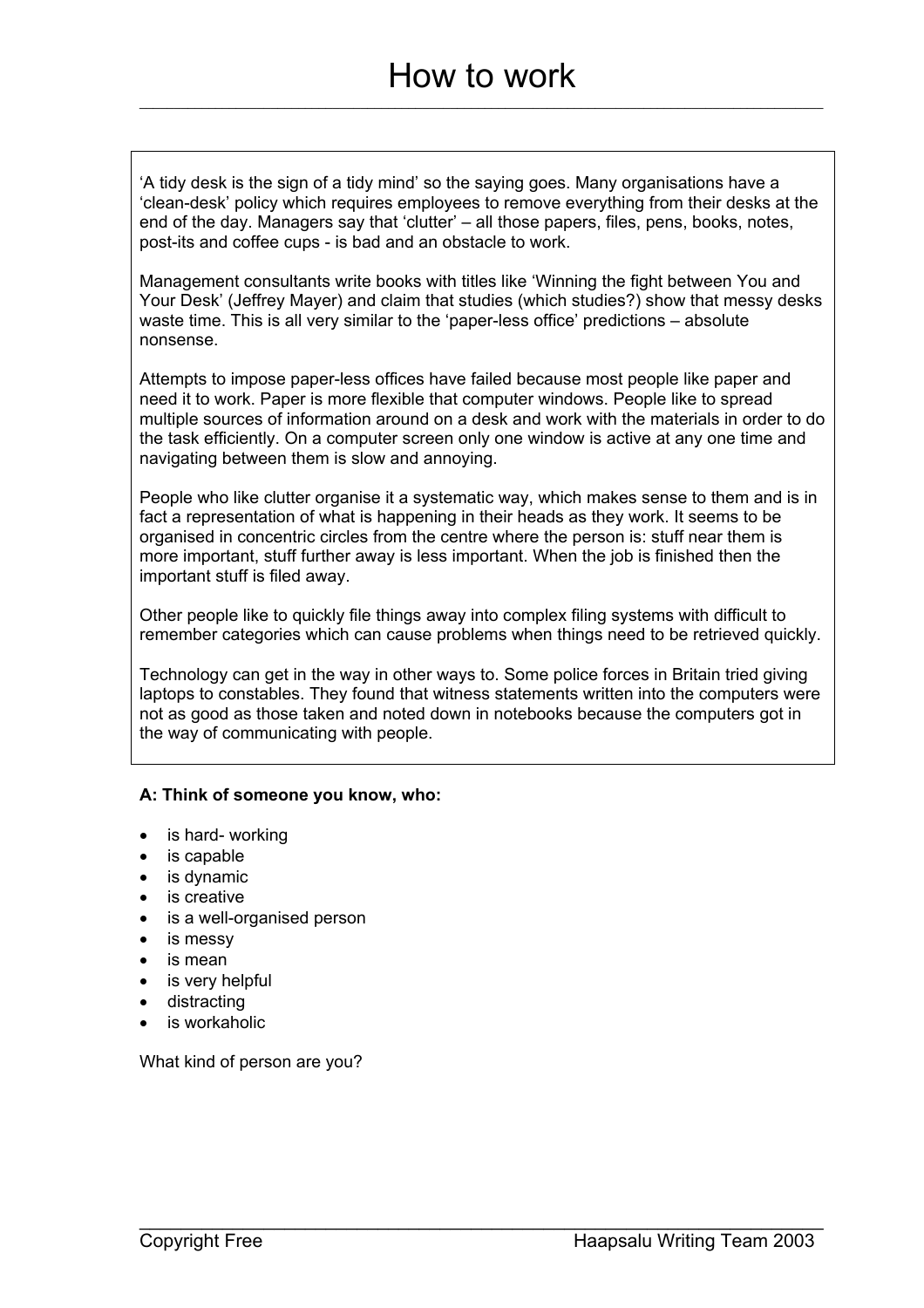# **B: Find workaholics in the group by asking the group mates the following questions.**

- a. Do you arrive at work 10-20 minutes earlier?
- b. Do you leave work later / Do you work overtime?
- c. Do you take work home at weekends?
- d. Do you think about work when you are alone or at home?
- e. Is your desk always full of different useful things for your work?
- f. Do you use your personal computer at home in professional purposes?

Be ready to discuss the results.

# **C: You will be working in two groups and your teacher will give you a role card.**

You will be discussing a work issue with two colleagues. Read your role card and prepare what you will say.

#### **D: After presenting your role-plays discuss in what happened in your groups and prepare the first draft of guidelines 'How desks should be organised' or 'Office Rules'**

Also consider these things

- having coffee with colleagues while working
- using mobile phone while you or others are writing something important
- socialising with somebody in the room where other people are working
- listening to background music

How can you improve your ability of using different skills (computers, taking notes, being tolerant…)?

# **E: In the next lesson you will present your briefing to the class and then agree on the final draft of the office guidelines for the whole group.**

 $\_$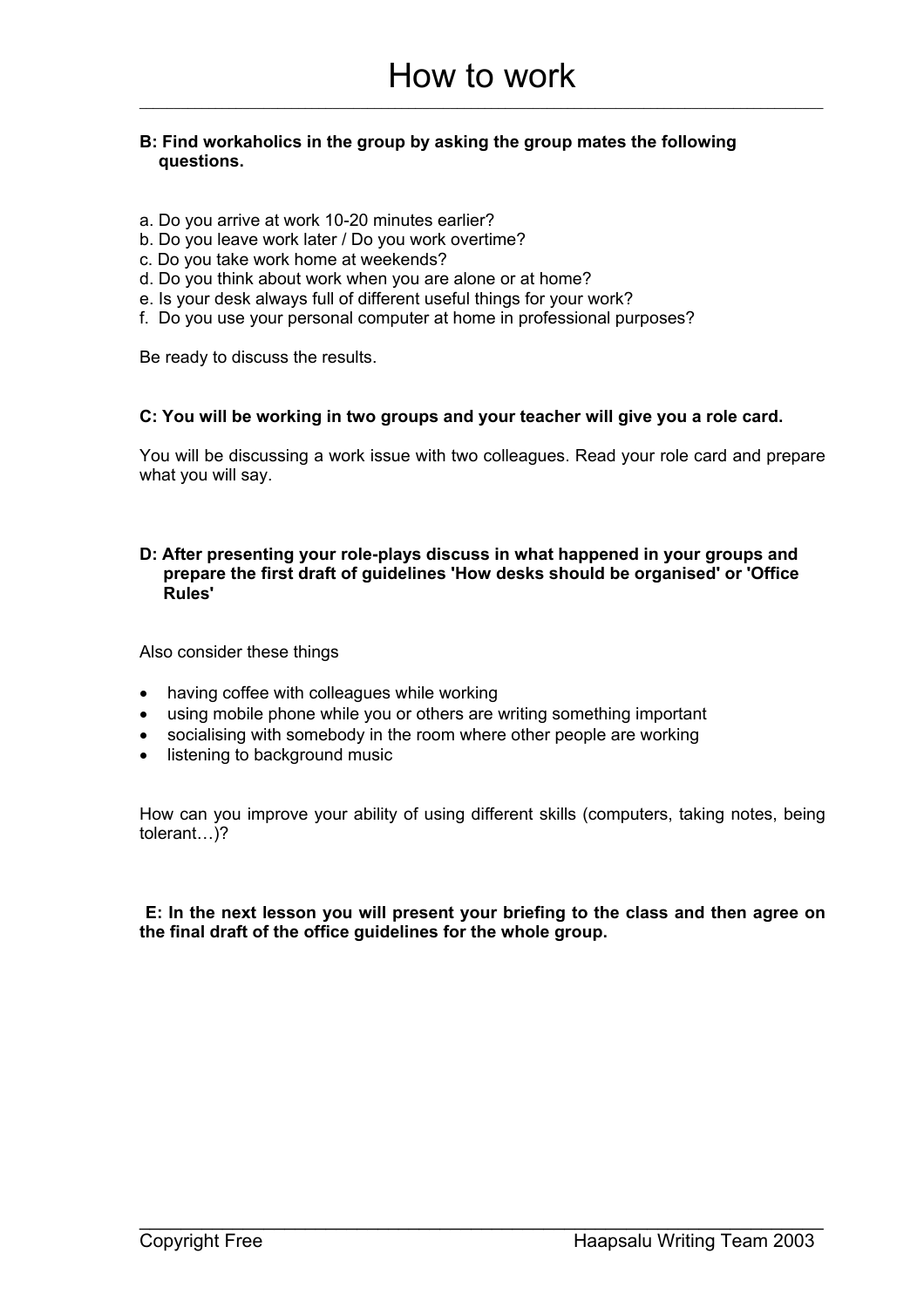#### **Role cards to copy**

# **Situation 1.**

The action takes place in an office.

**Student A** You are the boss who wants his employees to be workaholics and who promotes "clean desks policy". You are against coffee breaks and private calls. You don't want people to listen to any background music. You will be talking to the Chief of the Personnel Department and an employee.

The action takes place in an office.

**Student B** You are the employee who doesn't like order on his desk or has another point of view on the style of work. You like listening to music while working. You can't imagine your work without drinking coffee. Talking helps you much to find the best solution. You will be talking to your boss and the Chief of the Personnel Department.

The action takes place in an office.

**Student C** You are the Chief of the Personnel Department who is responsible for the situation in the whole office and are faced with this issue therefore you decide to draw up some guidelines. Listen to A and B talking and take notes to produce the first draft of guidelines for "How the desk should be organised". /"Office rules". You will be talking to an employee and the boss.

#### **SITUATION 2.**

The action takes place in an office.

**Student A** You are the boss who doesn't care much about the process happening in the office. The only thing you need is the result. You prefer flexible office hours. You give your employees much freedom. You will be talking to your boss and the Chief of the Personnel Department.

The action takes place in anoffice.

**Student B** You are the employee who would like to fish for a compliment from his boss about how well you organise the office and how accurate you are. You prefer working exact hours and you need constant instructions from your boss. You will be talking to your boss and the Chief of the Personnel Department.

The action takes place in the office.

**Student C** You are the Chief of the Personnel Department who is responsible for the situation in the whole office and are faced with this issue therefore you decide to draw up some guidelines. Listen to A and B talking and take notes to produce the first draft of guidelines for "How the desk should be organised". /"Office rules". You will be talking to an employee and the boss.

 $\_$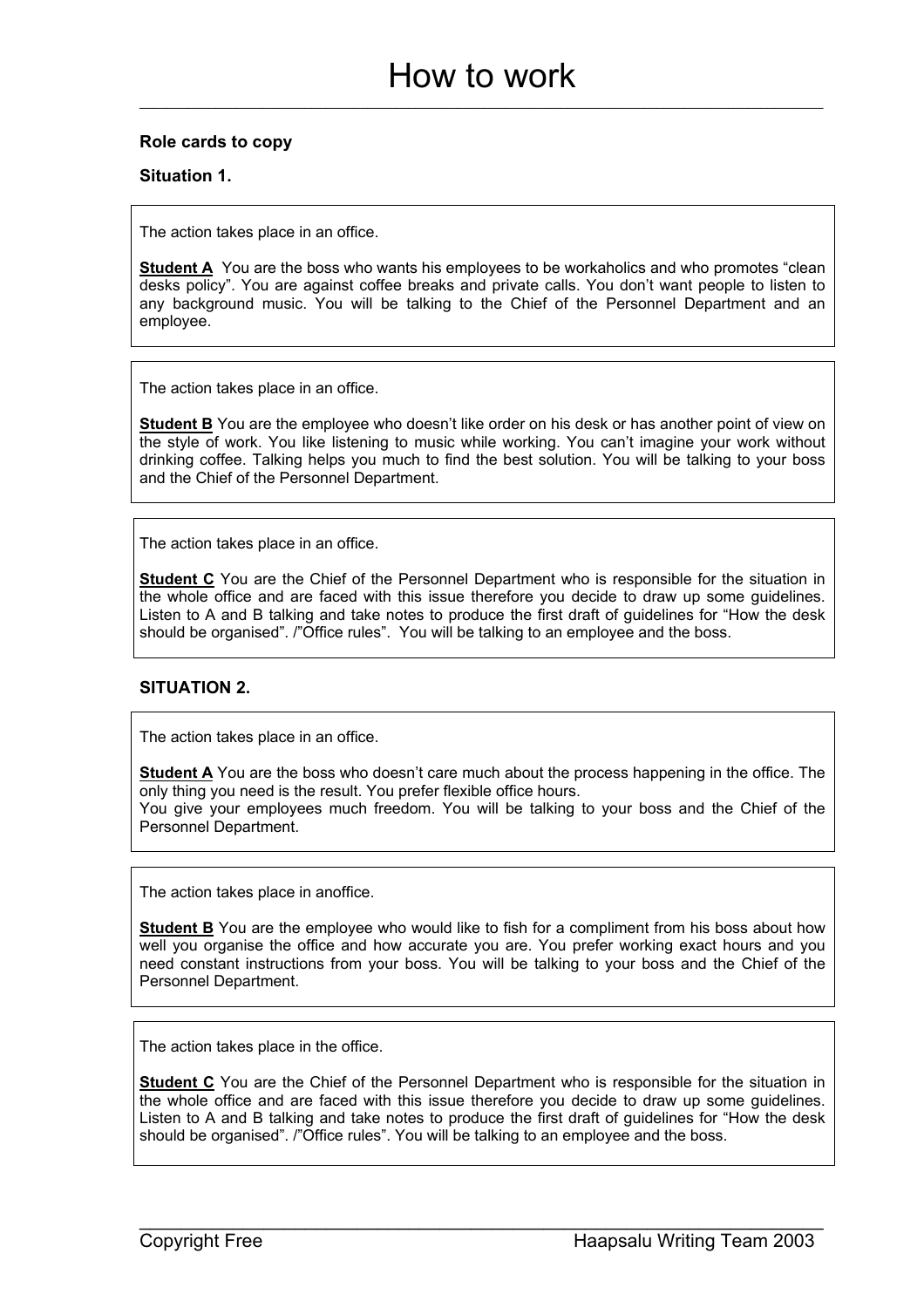# **Teacher's notes.**

# **Procedure:**

- 1.The teacher turns on a recording of different noises, recorded in an office or police station. (The telephone is ringing, people are talking, the door is opening….)
- 2. The teacher asks: Where are you? What is happening?

The teacher brings the topic for the discussion to work.

3. The teacher describes three different kinds of desks. The students may draw any of the descriptions if they feel like doing this.

a). You can see a massive oak desk with a very expensive and modern computer, all possible technical things are in the drawers, different kinds of telephones are standing neatly in one line waiting for somebody to call. There is a photo of a very beautiful woman with a teenager son standing on the embankment in front of the yacht.

b). This desk is in quite a dark room. There are a lot of books and an Oxford dictionary on the desk next to three cups of coffee. A pile of exercise books mountains between a pen with red colour ink and a diskette.

c). On this desk you can see a lot of scrap paper, various open and closed books with book markers everywhere. You can see a mobile phone that poking out from under the newspaper and a bag standing on the corner of the desk.

The teacher asks the students to give their opinions whose desks are these what do the people do for the living and what can the desks tell about the people working at them.

4. The teacher asks those students who have drawn any pictures to show them with any comment they would like to give. The discussion might lead to the conclusion that:

**Different people organise themselves and their working place differently.**

5. Before giving the sts the text it is advisable to read the title and to ask a question like

What do you suppose the text is going to be about?

6. Ask students to compare their predictions with the impression after they have read the text.

 $\_$ 

7. Ask the sts what the text is about?